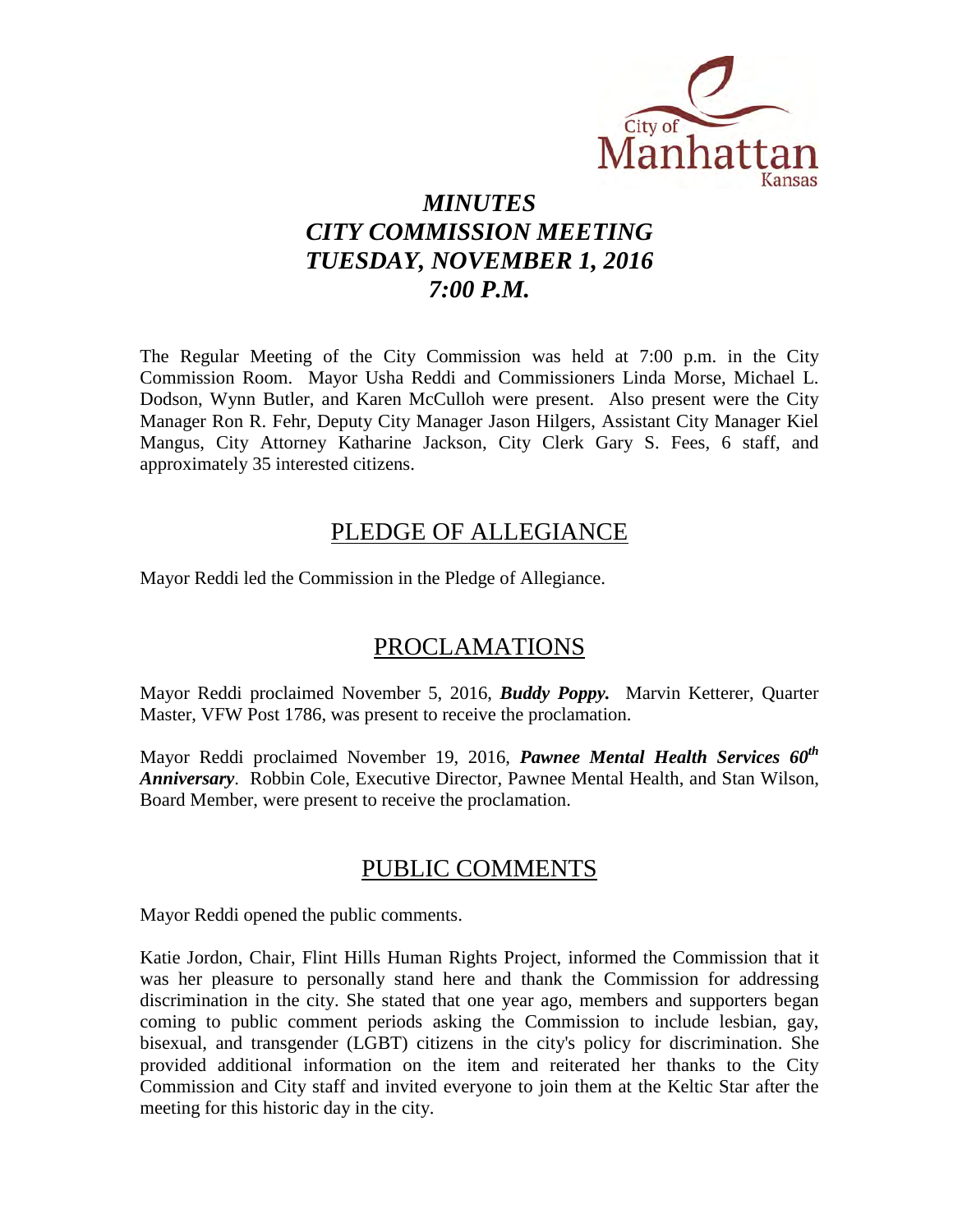# PUBLIC COMMENTS *(CONTINUED)*

Mayor Reddi thanked Katie Jordon, the Flint Hills Human Rights Project members, and the community for their efforts and hard work on the ordinance.

Hearing no other comments, Mayor Reddi closed the public comments.

# COMMISSIONER COMMENTS

Commissioner Butler reminded citizens that new appointments for the Riley County Law Board will begin in January 2017 for both the City of Manhattan and Riley County positions. He encouraged citizens interested in serving on the Law Board to fill out an application on the City's website or contact the Riley County Commission.

Mayor Reddi encouraged citizens to take advantage of advanced voting to avoid the lines on election day and to visit the Riley County election page website for additional information. She mentioned the events taking place for Veterans Day and for the 60th Anniversary of Pawnee Mental Health Services. She also informed the community that the Wonder Workshop and Richard Pitts are planning a Soul Food Dinner fundraiser event on November 14, 2016, Pottorf Hall at CiCo Park.

# CONSENT AGENDA

(\* denotes those items discussed)

## **MINUTES**

The Commission approved the minutes of the Regular City Commission Meeting held Tuesday, October 18, 2016.

## **CLAIMS REGISTER NO. 2833**

The Commission approved Claims Register No. 2833 authorizing and approving the payment of claims from October 12, 2016, to October 25, 2016, in the amount of \$1,581,465.05.

#### **LICENSES**

The Commission approved a Merchant Guard Agency License for calendar year 2017 for G4S Secure Solutions (USA) Inc., 1100 Main Street, Kansas City, Missouri; and Tree Maintenance Licenses for calendar year 2017 for Mugler Tree Care,  $2400$  West  $60<sup>th</sup>$  Avenue; and Three Men Tree Service, 255 Ridge Drive.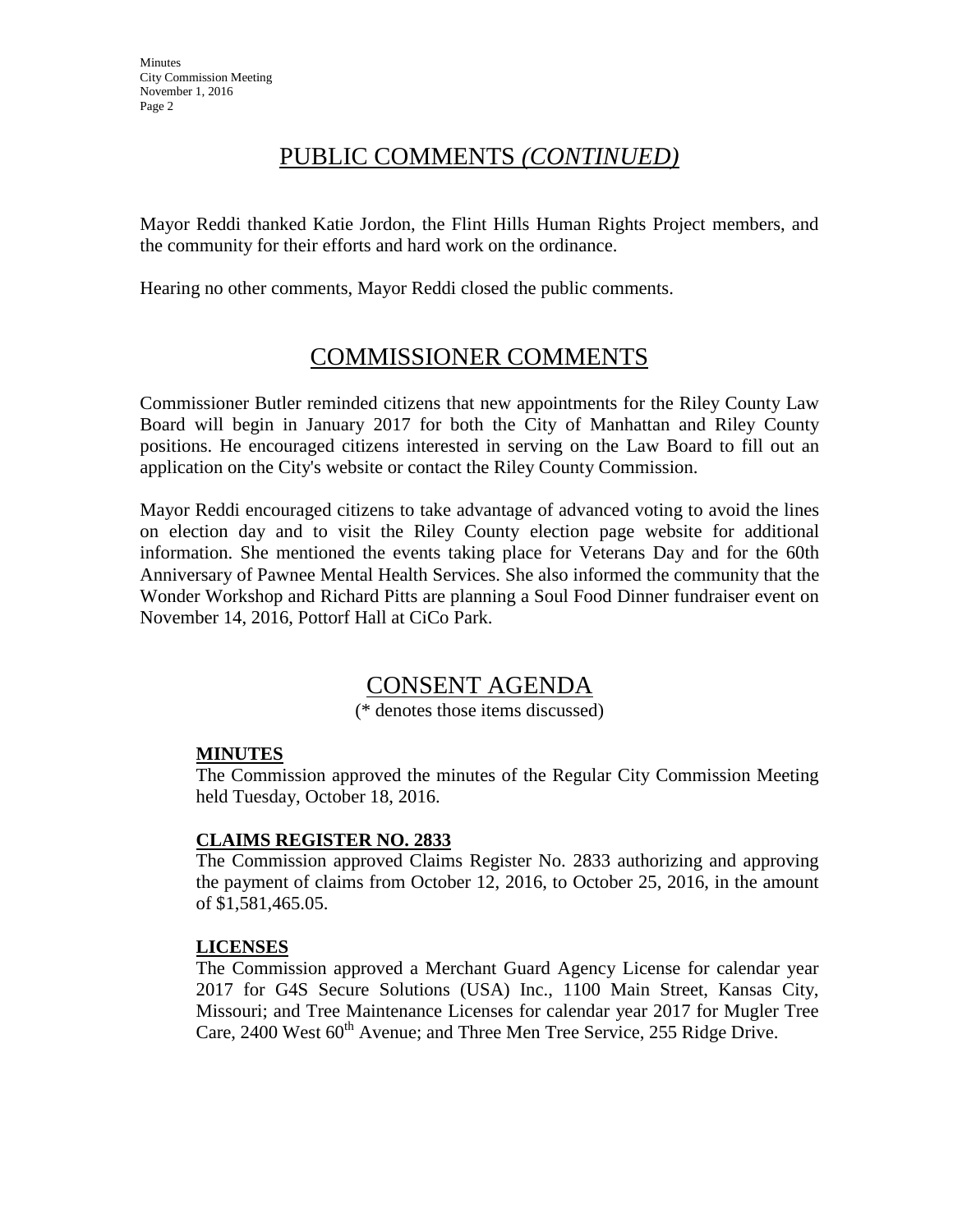# CONSENT AGENDA *(CONTINUED)*

## **FINAL PLAT – 2618 KIMBALL ADDITION**

The Commission accepted the easements and rights-of-way, as shown on the Final Plat of 2618 Kimball Addition, generally located at the northeast corner of Kimball Avenue and Parkway Drive, based on conformance with the Manhattan Urban Area Subdivision Regulations.

## **ORDINANCE NO. 7257 – REZONE – HERITAGE SQUARE NORTH**

The Commission approved Ordinance No. 7257 rezoning Heritage Square North, a 32.5 acre tract generally located north of the intersection of US Highway 24 and South Port Drive, from Pottawatomie County CH, Highway Commercial District, to C-5, Highway Service Commercial District, based on the findings in the Staff Report *(See Attachment No. 1)* and the recommendation of the Planning Board.

## **NEGOTIATE CONTRACT – PROFESSIONAL SERVICES - UNIFIED DEVELOPMENT ORDINANCE (CIP #CD005P)**

The Commission accepted the recommendation from the Selection Committee, and authorized City Administration to negotiate a Contract and Scope of Services with Kendig Keast Collaborative, from Sugarland, Texas, for professional services related to an update of the Manhattan Zoning Regulations and Manhattan Urban Area Subdivision Regulations into a Unified Development Ordinance (CIP #CD005P).

## **NEGOTIATE CONTRACT – PROFESSIONAL SERVICES – CDBG DOUGLASS COMMUNITY CENTER ARCHITECTURAL AND ELECTRICAL RENOVATIONS PROJECT (CD1617)**

The Commission accepted the recommendation from the Selection Committee, and authorized City Administration to negotiate a contract with BG Consultants, of Manhattan, Kansas, for professional design services for the Community Development Block Grant (CDBG) Douglass Community Center Architectural and Electrical Renovations Project (CD1617).

## **CONTRACT AMENDMENT NO. 1 – DESIGN AND CONSTRUCTION ADMINISTRATION SERVICES – CDBG RILEY COUNTY SENIORS' CENTER KITCHEN RENOVATION PROJECT (CD1616)**

The Commission authorized the Mayor and City Clerk to execute Contract Amendment No. 1 with Bruce McMillan AIA Architects, of Manhattan, Kansas, for additional professional design and construction administration services for the CDBG Riley County Seniors' Center Kitchen Renovation Project (CD1616).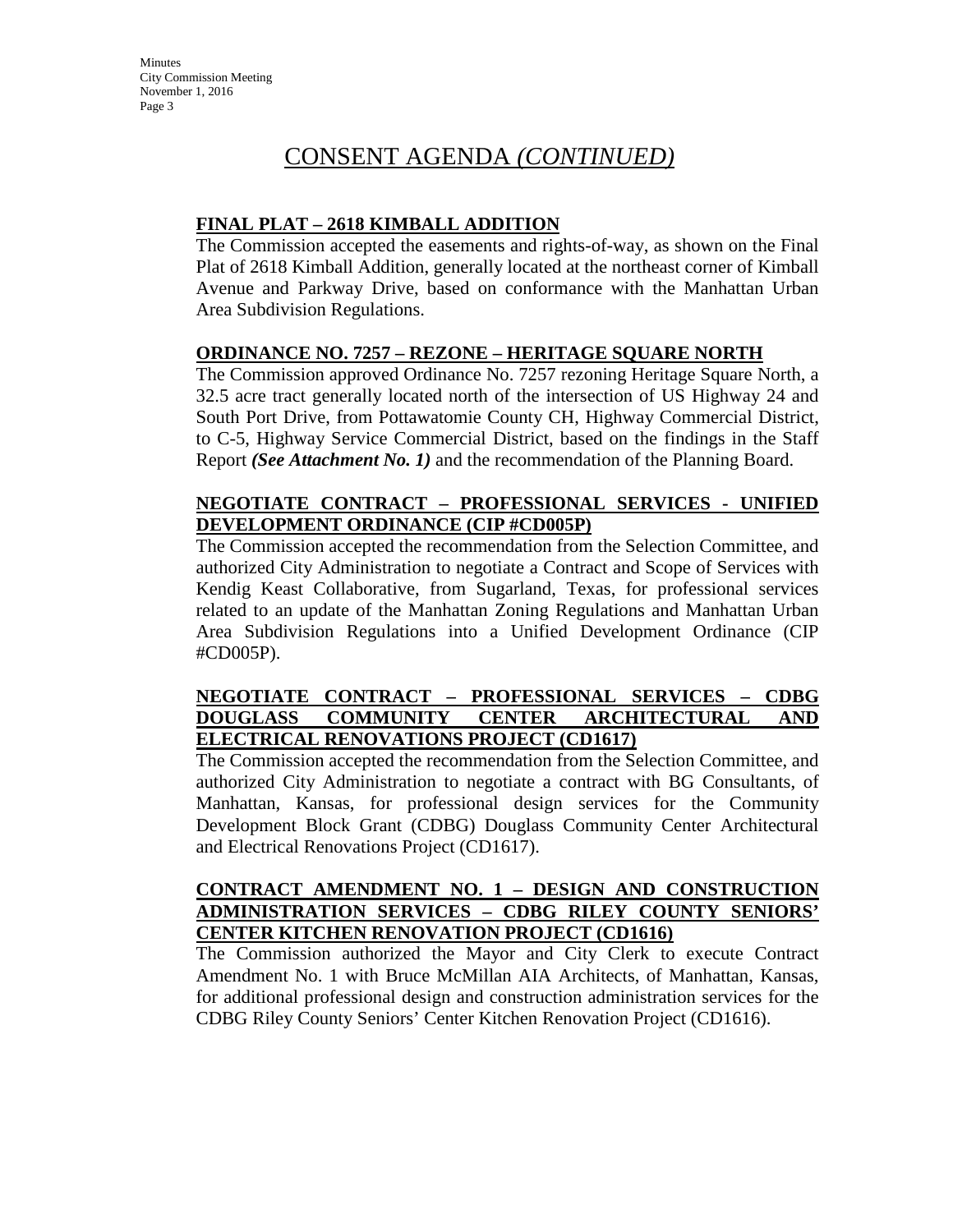# CONSENT AGENDA *(CONTINUED)*

#### **AGREEMENT – KDOT – K-113 CORRIDOR STUDY (ST1507, CIP #EN090P)**

The Commission authorized the Mayor and City Clerk to execute City-State Agreement No. 352-16 with the Kansas Department of Transportation (KDOT) for the K-113 Corridor Study (ST1507, CIP #EN090P) project.

## **BOARD APPOINTMENTS**

The Commission approved the following appointments by Mayor Reddi to various boards and committees of the City:

## *Aggieville Business Improvement District Advisory Board*

Appointment of Andrew Suber, 1212 Bluemont Avenue, to fill the unexpired term of Scott Bauer. Mr. Suber's term begins immediately and will expire December 31, 2018.

## *City-University Special Projects Fund Committee*

Appointment of Andrew Crowder, 3629 Hawthorne Woods Terrace, to a oneyear Student term. Mr. Crowder's term begins immediately, and will expire June 30, 2017.

Re-appointment of Jonathan Peuchen, 1830 College Heights Road, to a oneyear Student term. Mr. Peuchen's term begins immediately, and will expire June 30, 2017.

Commissioner McCulloh moved to approve the consent agenda. Commissioner Dodson seconded the motion. On a roll call vote, motion carried 5-0.

# GENERAL AGENDA

## **FIRST READING - RESOLUTION OF INTENT - ANNEX THE PROPOSED AIRPORT PROPERTY**

Eric Cattell, Assistant Director for Planning, presented an overview of the item. He then responded to questions from the Commission and highlighted a map showing the subject site as well as City and County property.

Mayor Reddi opened the public comments.

Hearing no comments, Mayor Reddi closed the public comments.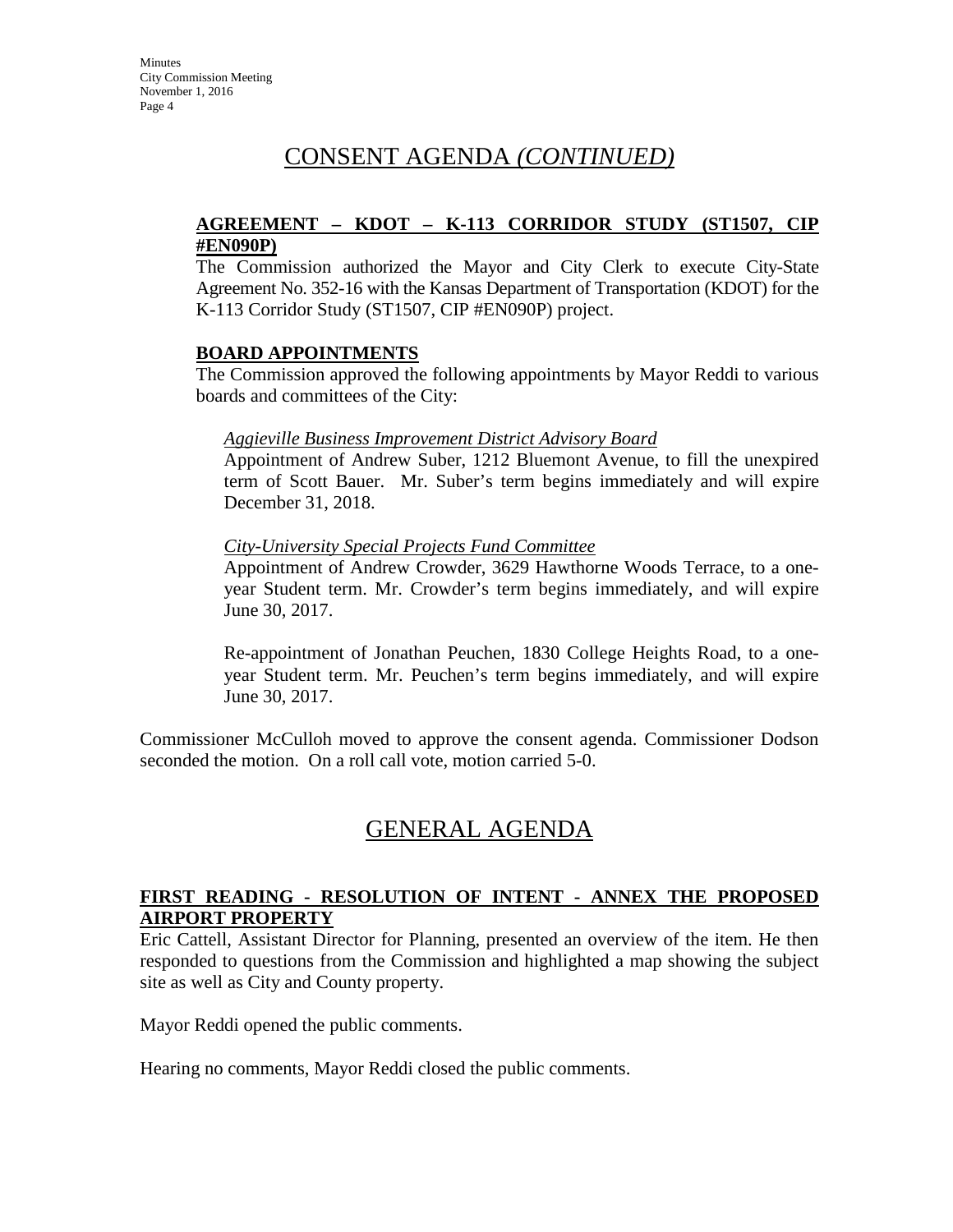# GENERAL AGENDA (*CONTINUED*)

## **FIRST READING - RESOLUTION OF INTENT - ANNEX THE PROPOSED AIRPORT PROPERTY** *(CONTINUED)*

After discussion, Commissioner Dodson moved to approve Resolution No. 110116-A, consenting to the annexation of the City's Real Estate and requesting that the Board of Riley County Commissioners make certain findings regarding the island annexation of the proposed 6.44 acres of property near the Manhattan Regional Airport. Commissioner McCulloh seconded the motion. On a roll call vote, motion carried 5-0.

## **FIRST READING - PROHIBIT USE OF ELECTRONIC CIGARETTES IN PUBLIC PLACES AND PLACES OF EMPLOYMENT**

Jared Wasinger, Management Assistant, presented an overview of the item. He highlighted the history on the initiative and referendum statute and current non-smoking ordinance; background information on the item; the proposed electronic cigarette (e-cigarette) ordinance, the definitions in the existing non-smoking ordinance and proposed e-cigarette ordinance, the access points and retail store information for the existing non-smoking ordinance and the proposed e-cigarette ordinance; the proposed signage and enforcement provisions; and a summary of the proposed e-cigarette ordinance. He then responded to questions from the Commission regarding the proposed provisions and enforcement of the proposed and current non-smoking ordinance. He stated that these are two separate ordinances and if desired, could be combined in the future by actions of the City Commission.

Mayor Reddi opened the public comments.

Crayton Caswell, owner, Manhattan Vapors, stated that the proposed ordinance is not the greatest idea from the perspective of public health. He provided information about vaping and the benefits that vaping provides. He requested that the Commission do not combine these two ordinances into one because they are not the same. He then responded to questions from the Commission regarding scientific research that is available today and data that may be available in the future.

Commissioner McCulloh stated that the Riley County Public Health Advisory Council had information on both sides, but the Council had enough information to make its recommendation. She stated there is a substantial amount of evidence and studies that indicate that e-cigarettes is not healthy for most people and needs to be addressed.

Mayor Reddi stated that research takes a long time and was satisfied with the current non-smoking ordinance and the proposed e-cigarette ordinance.

Hearing no other comments, Mayor Reddi closed the public comments.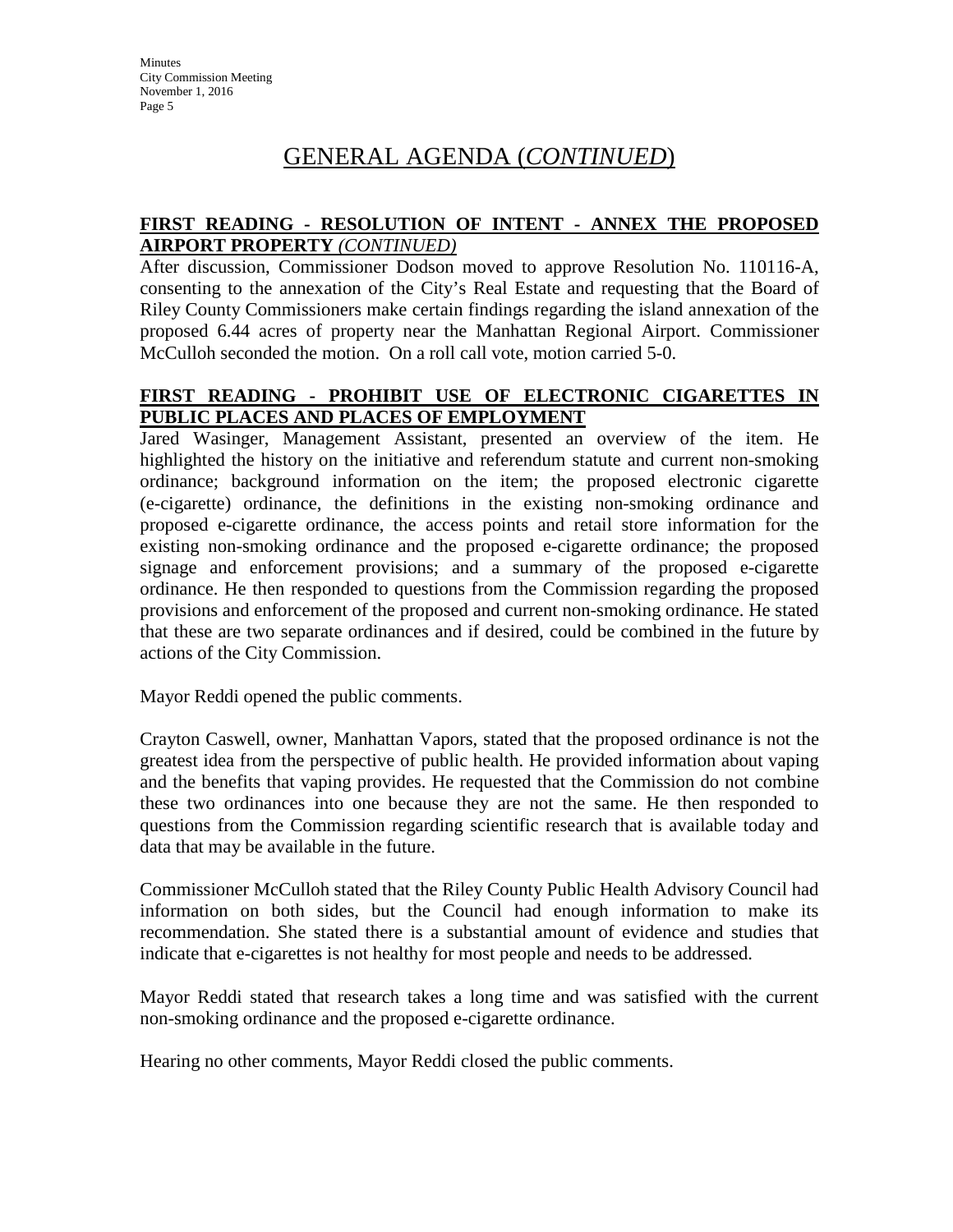# GENERAL AGENDA (*CONTINUED*)

## **FIRST READING - PROHIBIT USE OF ELECTRONIC CIGARETTES IN PUBLIC PLACES AND PLACES OF EMPLOYMENT** *(CONTINUED)*

After discussion and comments from the Commission, Commissioner McCulloh moved to approve first reading of an ordinance prohibiting the use electronic cigarettes in public places and places of employment. Commissioner Dodson seconded the motion.

Commissioner Morse voiced appreciation for the request from the Riley County Public Health Advisory Council and was hopeful more research would be conducted. She stated that voters in the community spoke clearly in the 2008 election regarding support for the non-smoking ordinance and commented that other Kansas cities have passed ordinances regarding e-cigarettes. She voiced support that these two ordinances need to be tied together in the future and stated that as time goes on, this industry will get bigger and harder to reign in.

Commissioner Dodson stated that he was willing to see what the future data suggests. He commented that how inhalants are taken in the future may be easier than how medications are taken today. He voiced support to keep the two ordinances separate until more information is available.

Commissioner Butler stated that the two ordinances need to be kept separate until the data is available and would support the ordinance as written.

Mayor Reddi stated that she was okay with having two separate ordinances based on the research that we have available to make a decision. She also mentioned other addictive sources based on research and potential impacts that it can have to others.

Ron Fehr, City Manager, provided clarification that the current ordinance adopted by the initiative has to be on the books for ten years and does not expire after the ten year period. He stated at that time, the Commission can continue to leave the ordinance in place without any action or would need to take positive action to repeal or modify the ordinance. He said the first opportunity for the Commission, if desired, to join the two ordinances would be in 2019. He reiterated that the current ordinance does not sunset automatically and will stay in effect until there is definitive action by the Commission.

After further comments from the Commission, on a roll call vote, motion carried 5-0.

Commissioner Morse stated that she opposed vaping in the store selling the vaping product and was anxious to marry these two ordinances at the first opportunity, which would be in 2019.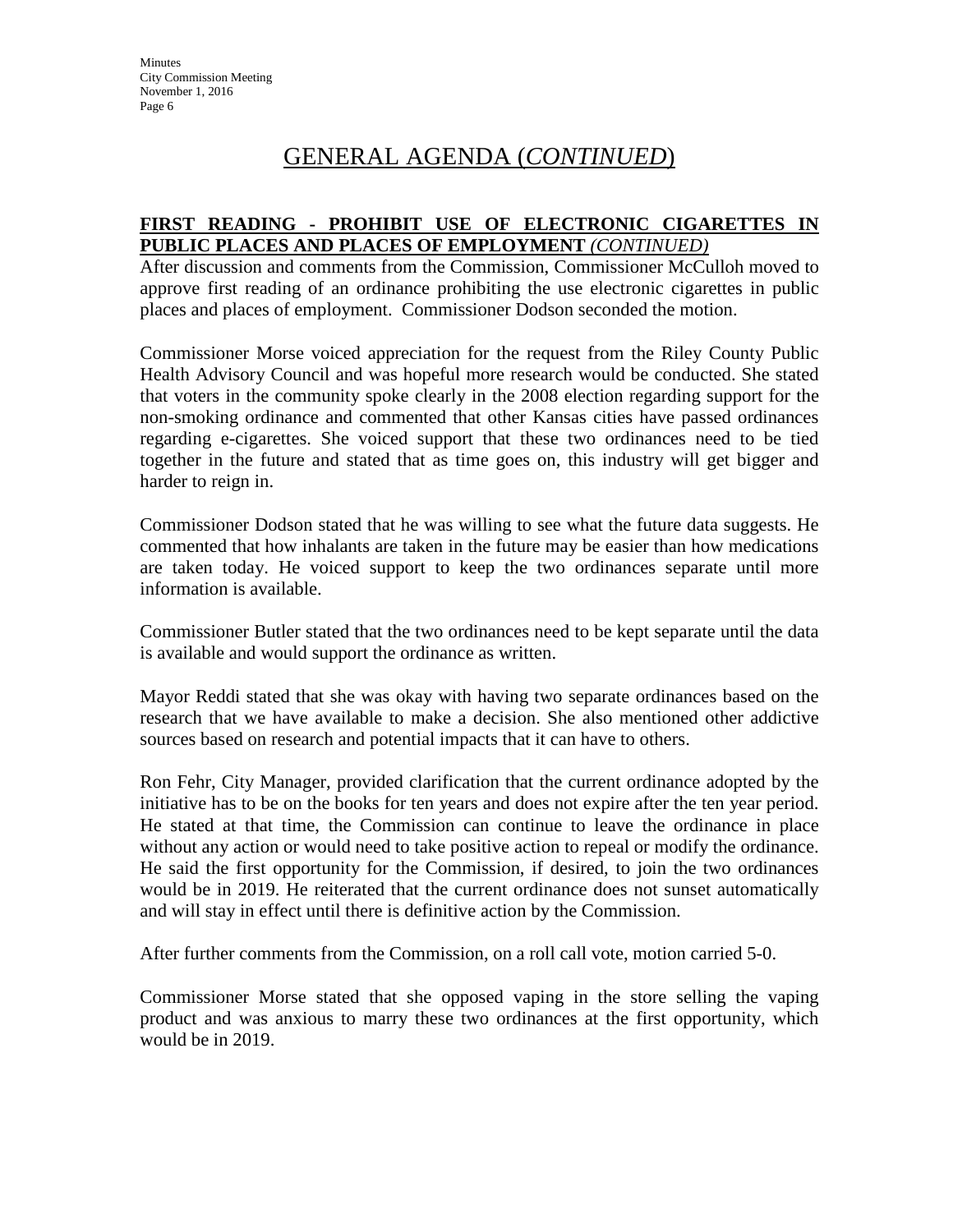Minutes<br>City Commission Meeting<br>November 1, 2016<br>Page 7

ADJOURNMENT<br>At 7:45 p.m., the Commission adjourned.

 $\overline{\mathcal{C}}$ ees, MMC, City Clerk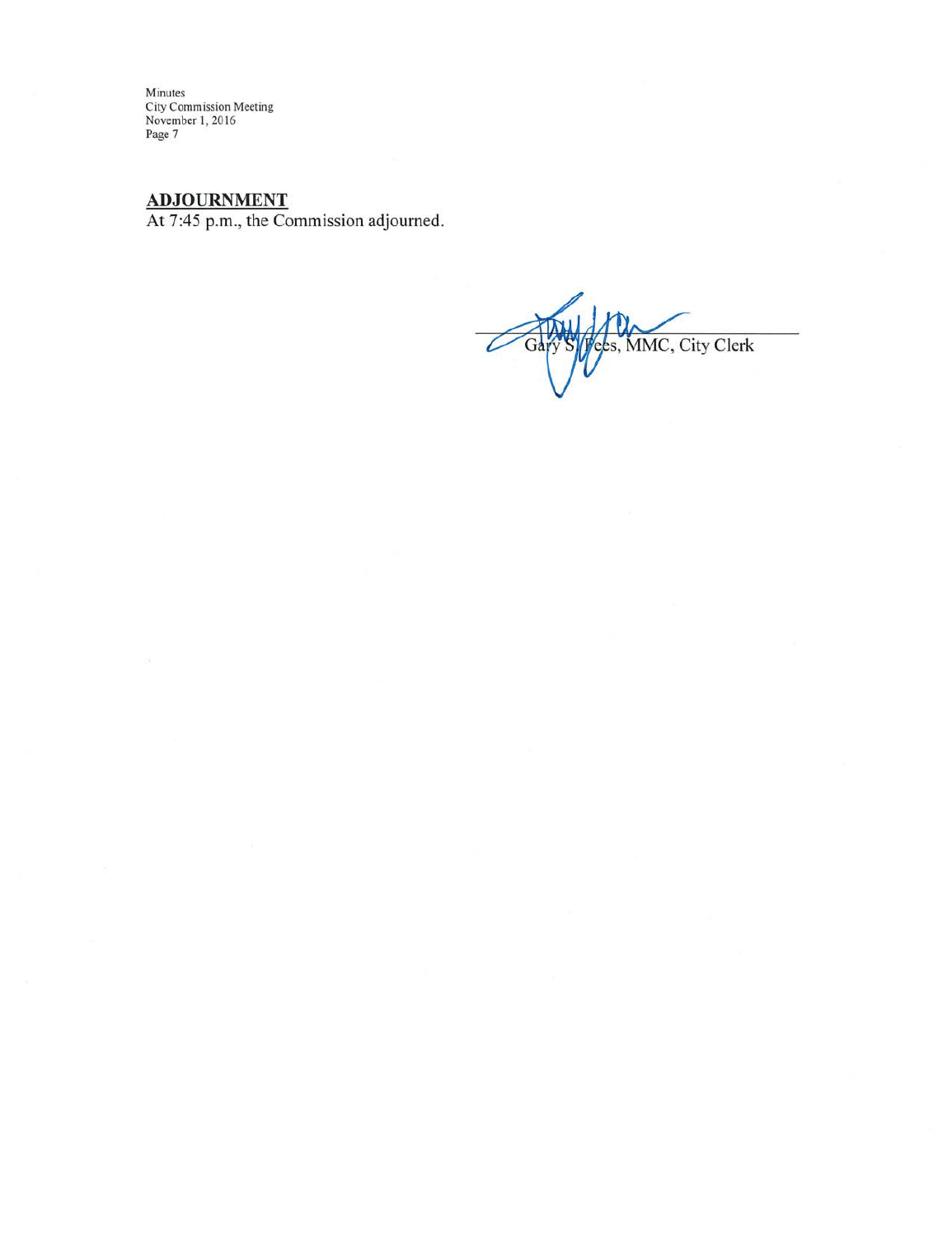## **STAFF REPORT**

## **ON AN APPLICATION TO REZONE PROPERTY**

**FROM:** Pottawatomie County CH, Highway Commercial District

**TO:** C-5, Highway Service Commercial District

**APPLICANT/OWNER:** MCM Properties, LLC – Rob Eichman

**ADDRESS:** 701 S. 4<sup>th</sup> Street, Manhattan, Kansas

**LEGAL DESCRIPTION:** A tract of land located in Section 9, Township 10 South, Range 9 East (see application materials for complete legal description)

**LOCATION:** Generally located to the north of the intersection of U.S. Highway 24 and South Port Drive.

**AREA:** 1,416,035 square feet (32.51 acres)

**DATE OF NEIGHBORHOOD MEETING:** July 12, 2016

#### **DATE OF PUBLIC NOTICE PUBLICATION:** September 12, 2016

## **DATE OF PUBLIC HEARING: PLANNING BOARD:** October 3, 2016 **CITY COMMISSION:** October 18, 2016

Note: Ordinance No. 6606 annexed the land commonly referred to as Heritage Square North (subject site) and Heritage Square South and the adjacent U.S. Highway 24 right-ofway. Ordinance No. 6607 rezoned the land associated with Heritage Square South to Commercial Planned Unit Development District. The Heritage Square North (subject site) was not rezoned at the time because the applicant was not ready to submit a complete PUD application. However, the site was annexed to facilitate the improvements at the intersection and public utility improvements for the area. Heritage Square North (subject site) remains zoned as Pottawatomie County CH, Highway Commercial District, but was annexed into the City. A restrictive covenant was proposed by the applicant and approved by the City Commission that recognized the unique development process and established an agreement that the property owner would apply for City rezoning before any platting or building permits could be completed. The preferred district to rezone to at the time was to a PUD, but it was not mandatory.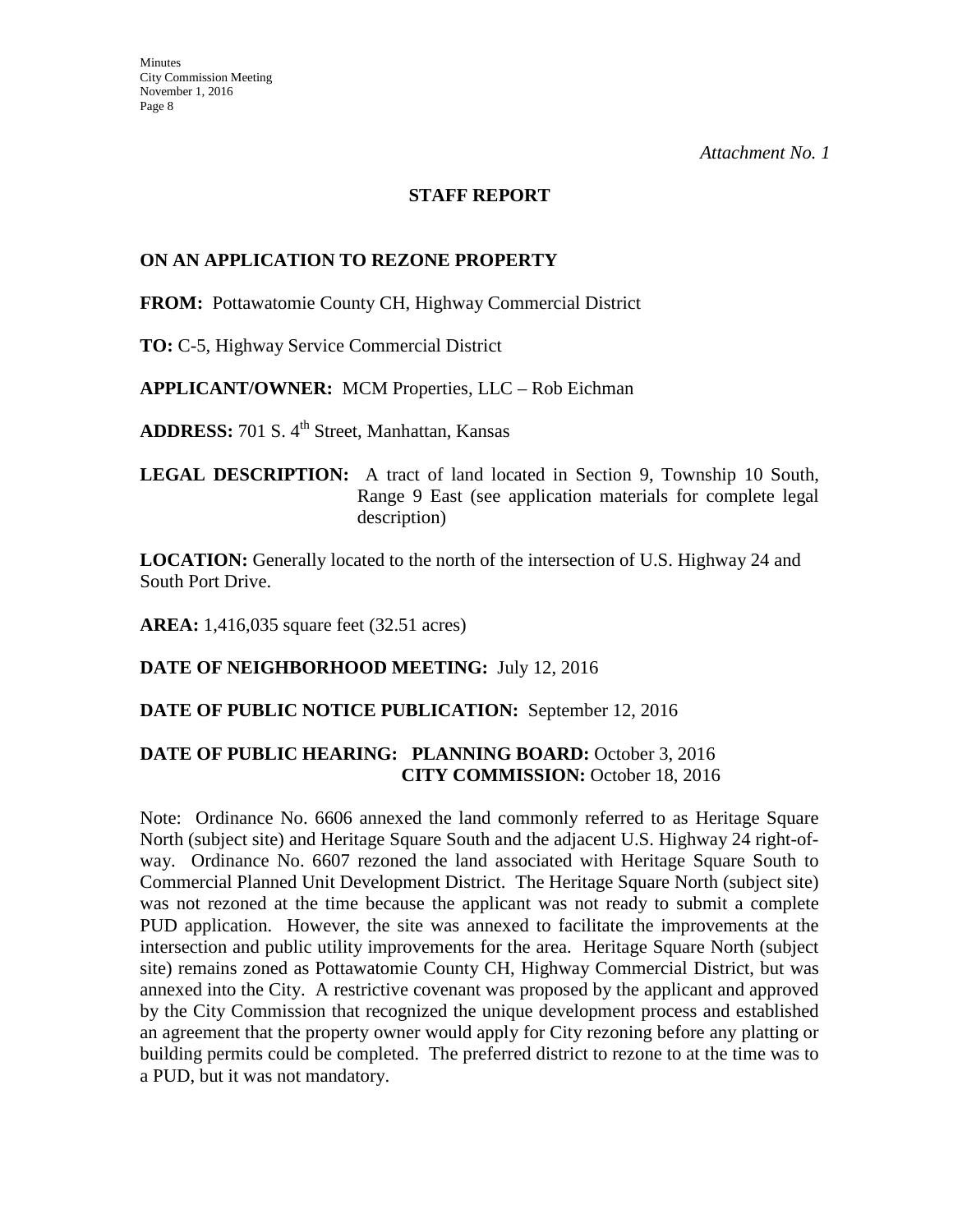*The applicant has also proposed a Preliminary Plat to be known as Heritage Square North, that will create 14 commercial lots. Please see the corresponding Preliminary Plat Staff Memorandum for more information on the proposed subdivision.* 

## **THIRTEEN MATTERS TO BE CONSIDERED WHEN REZONING**

**1. EXISTING USE:** Vacant ground currently being used as row crop agriculture

**2. PHYSICAL AND ENVIRONMENTAL CHARACTERISTICS:** The subject site is relatively flat, with a steep bank adjacent to the Big Blue River to the north. Improvements on the stream bank have been done in the past to reduce erosion and stabilize the bank on the subject site.

The approximate western half of the property is currently located in the FEMA mapped Floodway and 1% Annual Chance Floodplain (100-year floodplain). This area of the property has been filled and leveled in the past to increase the amount of developable land. This fill in the Floodway was done in 2013 and 2014 in accordance with the City's Floodplain Regulations and State Regulations, including proving that the base flood elevation will not be increased by the addition of the fill in the area. The applicant has submitted a Letter of Map Amendment, based on Fill (LOMR-F) application to FEMA. If approved, the LOMR-F will provide documentation stating that the fill has been properly added to remove the site from the Floodway and 1% Annual Chance Floodplain.

## **3. SURROUNDING LAND USE AND ZONING:**

- **NORTH:** Big Blue River on private property, City of Manhattan raw water well field and row-crop agriculture land; Riley County General Agriculture District.
- **SOUTH:** U.S. Highway 24 right-of-way, a four-lane divided highway, a variety of highway service and retail commercial properties associated with Heritage Square South and individual properties in rural Pottawatomie County; Heritage Square South Commercial PUD and Pottawatomie County CH, Highway Commercial District.
- **EAST:** A variety of highway service and retail commercial properties on individual properties in rural Pottawatomie County and single-family and two-family residential neighborhoods off of Excel Road; Pottawatomie County CH District, Pottawatomie County R-1, Single-Family Residential District and Pottawatomie County R-2, Two-Family Residential District.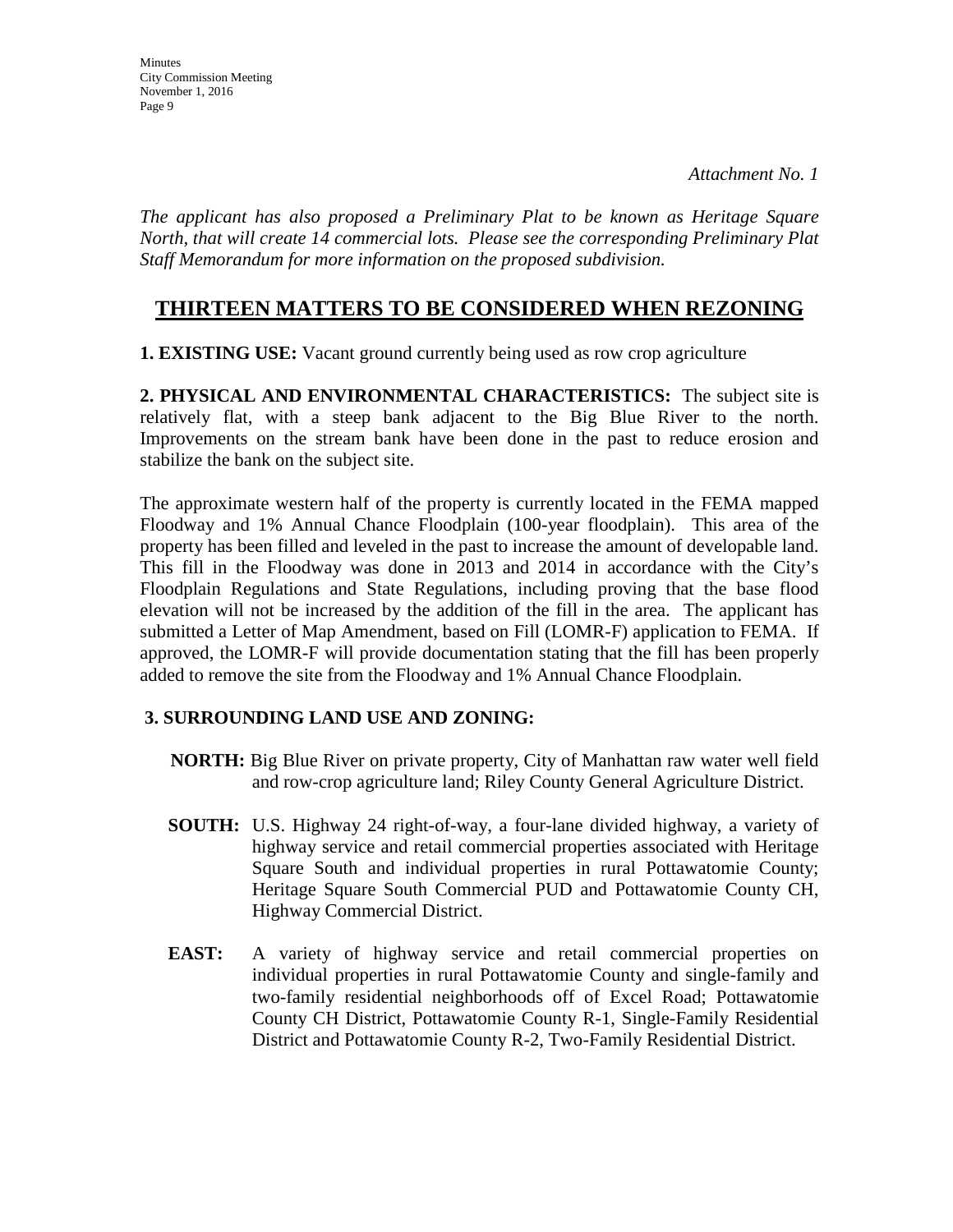**WEST:** A variety of highway service, retail commercial and industrial properties on individual properties in rural Pottawatomie County; Pottawatomie County CH District.

**4. GENERAL NEIGHBORHOOD CHARACTER:** The surrounding area is the commercial corridor along U.S. Highway 24. These uses include older highway service commercial uses, such as new and used car dealerships and mechanics, to new highway service and retail uses along the corridor, especially in the Heritage Square South PUD. To the east of the site includes residential lots and industrial uses. The area to the west also includes row crop agriculture uses and a tree farm.

**5. SUITABILITY OF SITE FOR USES UNDER CURRENT ZONING:** The subject site is annexed into the City, but was never rezoned to a City zoning district. The Pottawatomie County Zoning District in place at the time the subject site was annexed was CH, Highway Commercial District.

A restrictive covenant was submitted by the applicant at the time of annexation and agreed upon by the City Commission that before the property could be subdivided or built upon, the subject site would need to be rezoned.

Based on the unique situation, the subject site is not suitable under the current zoning district.

**6. COMPATIBILITY OF PROPOSED DISTRICT WITH NEARBY PROPERTIES AND EXTENT TO WHICH IT MAY HAVE DETRIMENTAL AFFECTS:** The proposed rezoning of the subject site will be compatible with surrounding properties and should have minimal detrimental effects on those properties. The surrounding properties, both in Pottawatomie County and within the City annexed, Heritage Square South PUD, consist of uses permitted in the C-5, Highway Service Commercial District (see attached district regulations).

The restrictive covenant previously mentioned stated that a Commercial PUD would be a preferred district to rezone the property. The preference at the time was to ensure adequate control over the development's site and building design and to be consistent with the Heritage Square South zoning. With the Heritage Square South development nearly complete, the majority of the commercial development conforms to the C-5 District, with only minor variations of the C-5 District's setbacks for off-street parking. Additionally, because the Heritage Square South PUD did not have a detailed site and building design to address future phases, the PUD Amendment process proved to be extremely burdensome for developments that were consistent with the C-5 District and the surrounding areas. For these reasons, the applicant has chosen to seek the straight C-5 District rezoning.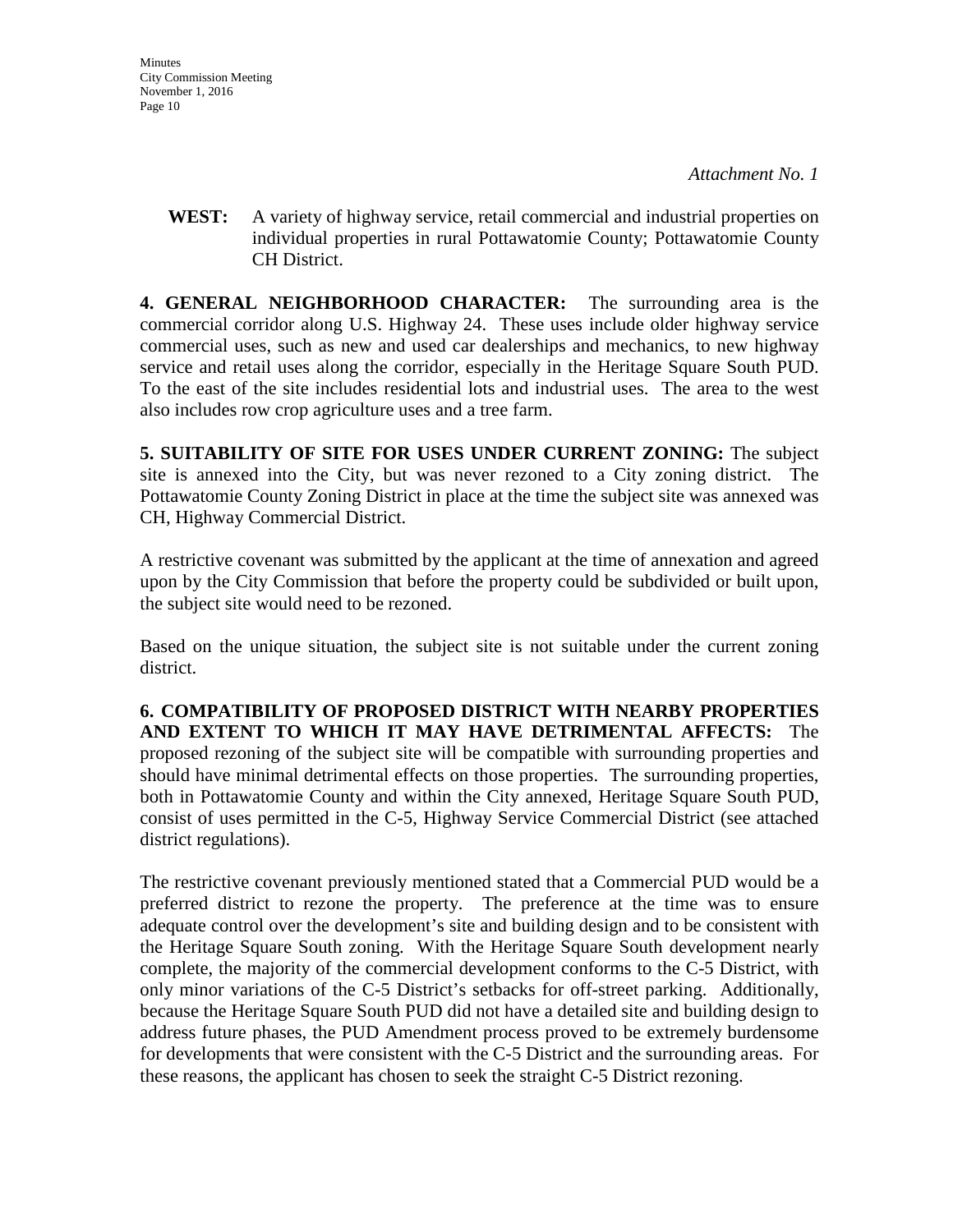## **7. CONFORMANCE WITH COMPREHENSIVE PLAN:**

Heritage Square North is shown on the Future Land Use map in the Northeast Planning Area of the 2035 Manhattan Area Comprehensive Plan as Community Commercial (CC). Policies of the CC category are below:

## *CC-1: Characteristics*

*Community Commercial Centers provide a mix of retail and commercial services in a concentrated and unified setting that serves the broader community and may also provide a limited draw for the surrounding region. These centers are typically anchored by a larger national chain, between 120,000 and 250,000 square feet, which may provide sales of a variety of general merchandise, grocery, apparel, appliances, hardware, lumber, and other household goods. Centers may also be anchored by smaller uses, such as a grocery store, and may include a variety of smaller, complementary uses, such as restaurants, specialty stores (such as books, furniture, computers, audio, office supplies, or clothing stores), professional offices and health services. The concentrated, unified design of a Community Commercial Center allows it to meet a variety of community needs in a "onestop shop" setting, minimizing the need for multiple vehicle trips to various commercial areas around the community. Although single use highway-oriented commercial activities*  will continue to occur in some areas, this pattern of development is generally not *encouraged.* 

## *CC-2: Location*

*Community Commercial Centers should be located at the intersection of one or more major arterial streets in commercial nodes; rather than being developed in linear, "strip" configurations along major street corridors. They may be located adjacent to urban residential neighborhoods and may occur along major highway corridors as existing uses become obsolete and are phased out and redeveloped over time. Large footprint retail buildings (often known as "big-box" stores) are permitted only in areas of the City where adequate access and services can be provided.* 

## *CC-3: Size*

*Typically require a site of between 10 and 30 acres.* 

## *CC-4: Unified Site Design*

*Establish a unified site layout—landscaping, signage, pedestrian, and vehicular circulation—for the center to guide current and future phases of development. Site design features should be used to create visual interest and establish a more pedestrian-oriented scale for the center and between out lots.*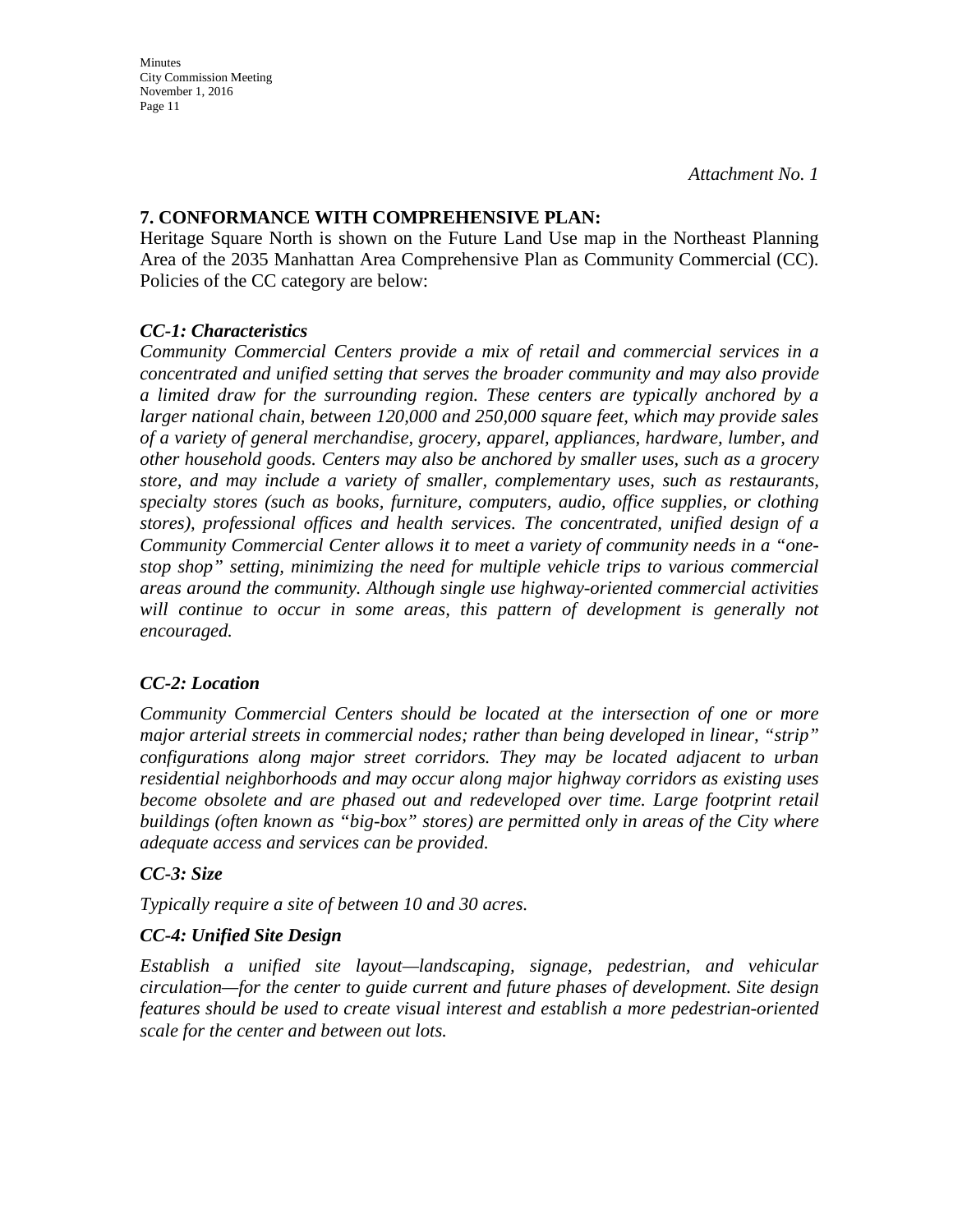## *CC-5: Building Design and Character*

*Require Community Commercial Centers to meet a basic level of architectural detailing, compatibility of scale with surrounding areas, pedestrian and bicycle access, and mitigation of negative visual impacts such as large building walls, parking areas, and service and loading areas. While these requirements apply to all community commercial development, they are particularly important to consider for larger footprint retail buildings, or "big-box" stores. A basic level of architectural detailing shall include, but not be limited to, the following:* 

- *Façade and exterior wall plane projections or recesses;*
- *Arcades, display windows, entry areas, awnings, or other features along facades facing public streets;*
- *Building facades with a variety of detail (materials, colors, and patterns); and*
- *High quality building materials.*

## *CC-6: Organization of Uses*

*Concentrate Community Commercial services within planned activity centers, or commercial nodes, throughout the community. Cluster complementary uses within walking distance of each other to facilitate efficient, "one-stop shopping", and minimize the need to drive between multiple areas of the center. Large footprint retail buildings, or "bigbox" stores should be incorporated as part of an activity center or node along with complementary uses, such as high density residential, where feasible. Linear development patterns, particularly when parcels provide a single use and are developed independently, can require multiple access points and lead to disruption of traffic flow on adjacent streets. Although lot sizes and/or configurations in some areas may warrant the use of a more linear development pattern, it is generally discouraged.* 

## *CC-7: Circulation and Access*

*Provide clear, direct pedestrian connections through parking areas to building entrances, to surrounding neighborhoods and streets, and transit stops. Integrate main entrances or driveways with the surrounding street network to provide clear connections between uses for vehicles, pedestrians, and bicycles. Provide a limited number of vehicle access points to minimize impacts on surrounding uses and maintain an efficient traffic flow to and from the site.* 

## *CC-8: In fill and Redevelopment / Adaptive Reuse*

*Encourage the revitalization and/or redevelopment of underutilized Community Commercial areas over time to take advantage of existing infrastructure and promote the efficient use of available land. Support opportunities to repurpose large surface parking*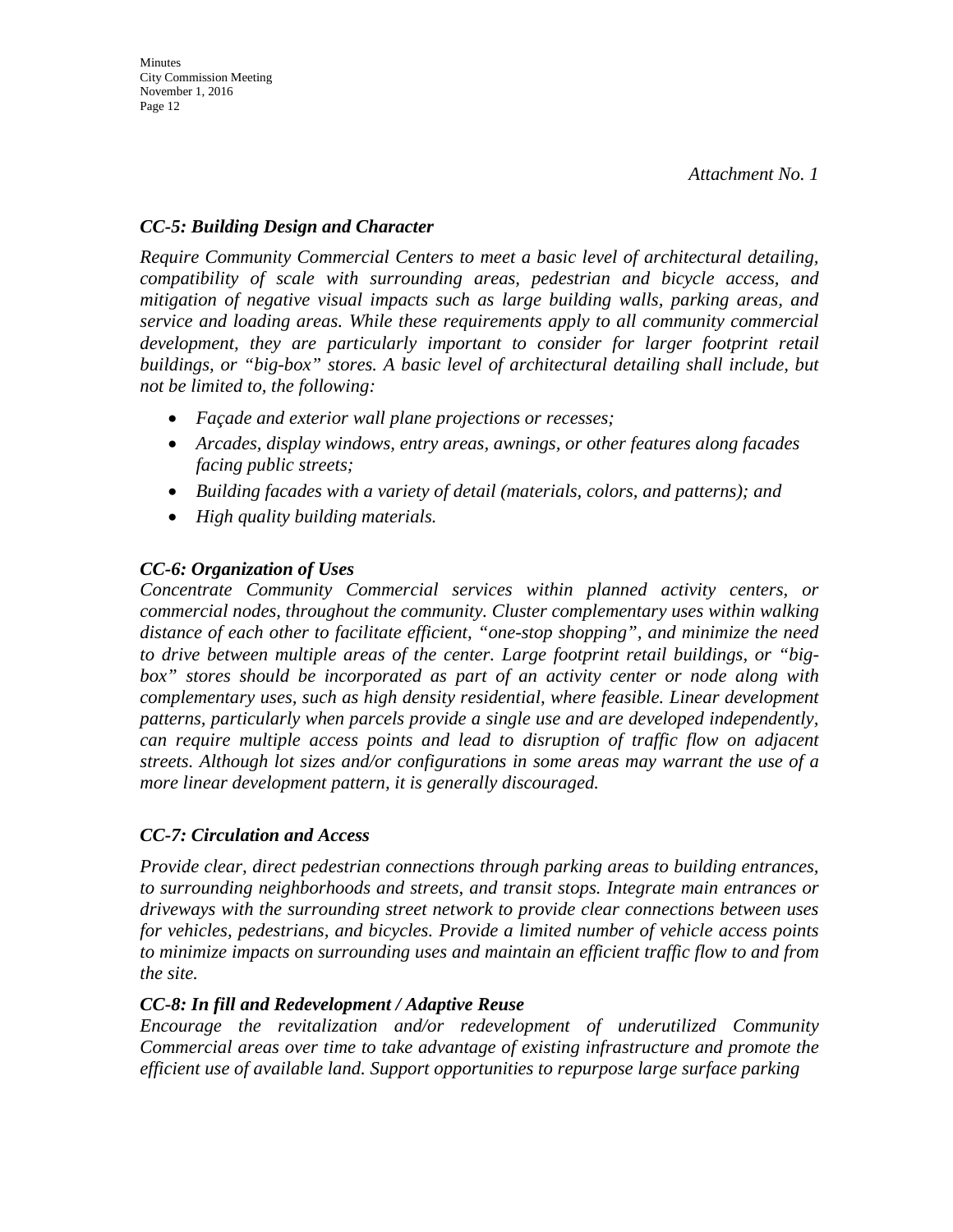**Minutes** City Commission Meeting November 1, 2016 Page 13

*lots typical of Community Commercial areas by incorporating additional pad sites for office or commercial uses or high density residential along the street edge. Support the adaptive reuse of existing buildings in older strip commercial centers on smaller lots where infill and redevelopment is less viable.*

The proposed Preliminary Plat will create 14 commercial lots and will dedicate road rightof-way to connect to the existing signalized intersection at U.S. Highway 24 and South Port Drive. The proposed rezoning conforms to the Comprehensive Plan.

#### **8. ZONING HISTORY AND LENGTH OF TIME VACANT AS ZONED:**

- June 29, 2006: City of Manhattan receives requests for island annexation of the proposed Heritage Square North and Heritage Square South tracts from Roger Schultz and Rob Eichman.
- July 11, 2006: City Commission approves Resolution Nos. 071106-H & I, requesting the Board of Pottawatomie County Commissioners to make positive findings regarding the requested island annexation of Heritage Square North and Heritage Square South.
- July 27, 2006: Board of Pottawatomie County Commissioners makes positive findings regarding the island annexations of Heritage Square North and Heritage Square South.
- August 15, 2006: City Commission approves first reading of ordinances annexing Heritage Square North and Heritage Square South; and, approves Resolution No. 081506-A, requesting the Board of Pottawatomie County Commissioners to make positive findings regarding the island annexation of that portion of the US 24 Right-of-way that adjoins Heritage Square.
- August 18, 2006: City of Manhattan receives Consent to Annexation from the Kansas Department of Transportation for that portion of the US Highway 24 right-of-way that adjoins Heritage Square South, consisting of 6.791 acres.
- August 21, 2006: Board of Pottawatomie County Commissioners makes positive findings regarding the island annexation of that portion of the US Highway 24 right-of-way that adjoins Heritage Square South.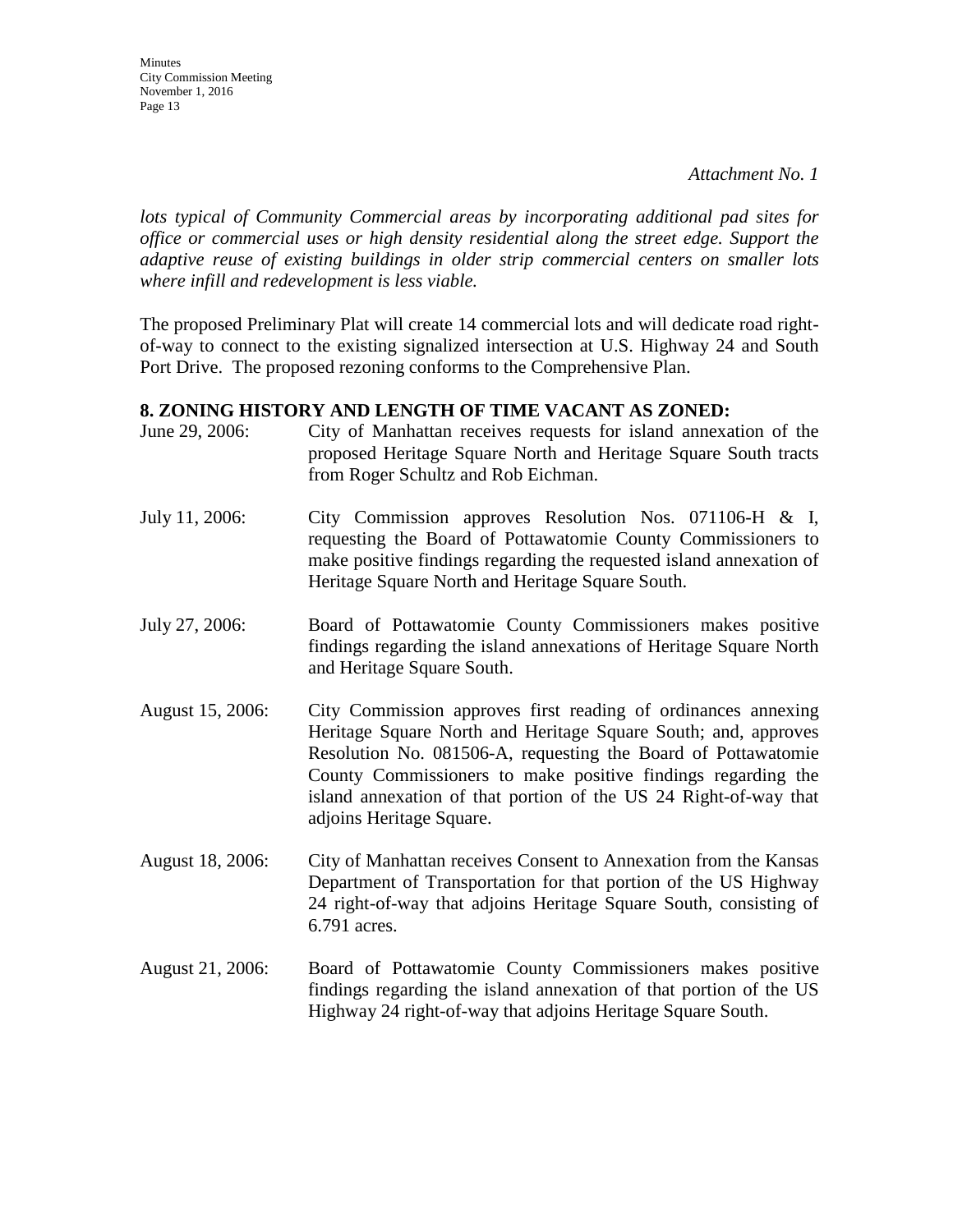*Attachment No. 1* 

- October 16, 2006 Manhattan Urban Area Planning Board holds public hearing and recommends approval (7-0), of the rezoning the proposed Heritage Square South and the adjoining US Highway 24 right-of-way from County - CH, Highway & Commercial Corridor District, to PUD, Commercial Planned Unit Development District.
- November 7, 2006 City Commission approved first reading of an ordinance annexing the 6.8-acre portion of the US Highway 24 right-of-way that adjoins the Heritage Square South development; and, approved first reading of an ordinance rezoning the proposed Heritage Square South development and the adjoining portion of US Highway 24 right-of-way, to PUD, Planned Unit Development District.
- February 6, 2007 City Commission approves Ordinance No. 6606 annexing proposed Heritage Square North, proposed Heritage Square South and the 6.8-acre portion of the US Highway 24 right-of-way that adjoins Heritage Square South; and, approved Ordinance No.6607 rezoning the Heritage Square South and the adjoining portion of US Highway 24 right-of-way, to PUD, Commercial Planned Unit Development District.

**9. CONSISTENCY WITH INTENT AND PURPOSE OF THE ZONING ORDINANCE:** The intent and purpose of the Zoning Regulations is to protect the public health, safety, and general welfare; regulate the use of land and buildings within zoning districts to assure compatibility; and to protect property values.

The C-5, Highway Service Commercial District *(regulations attached)* is designed to provide for businesses offering accommodations, supplies, or services to motorists, and for certain specialized activities which may require access to major streets and highways.

The proposed rezoning will establish a City Zoning District that is similar in use and development standards to the adjacent properties along the U.S. Highway 24 Corridor. The proposal is consistent with the intent of the C-5 District regulations.

**10. RELATIVE GAIN TO THE PUBLIC HEALTH, SAFETY AND WELFARE THAT DENIAL OF THE REQUEST WOULD ACCOMPLISH, COMPARED WITH THE HARDSHIP IMPOSED UPON THE APPLICANT:** There does not appear to be an adverse impact on the public health, safety and general welfare as a result of the rezoning. The proposed rezoning will allow uses and a development pattern that is consistent to the existing uses in the area. It may be a hardship on the applicant if the rezoning is denied as no adverse affect on the public is anticipated.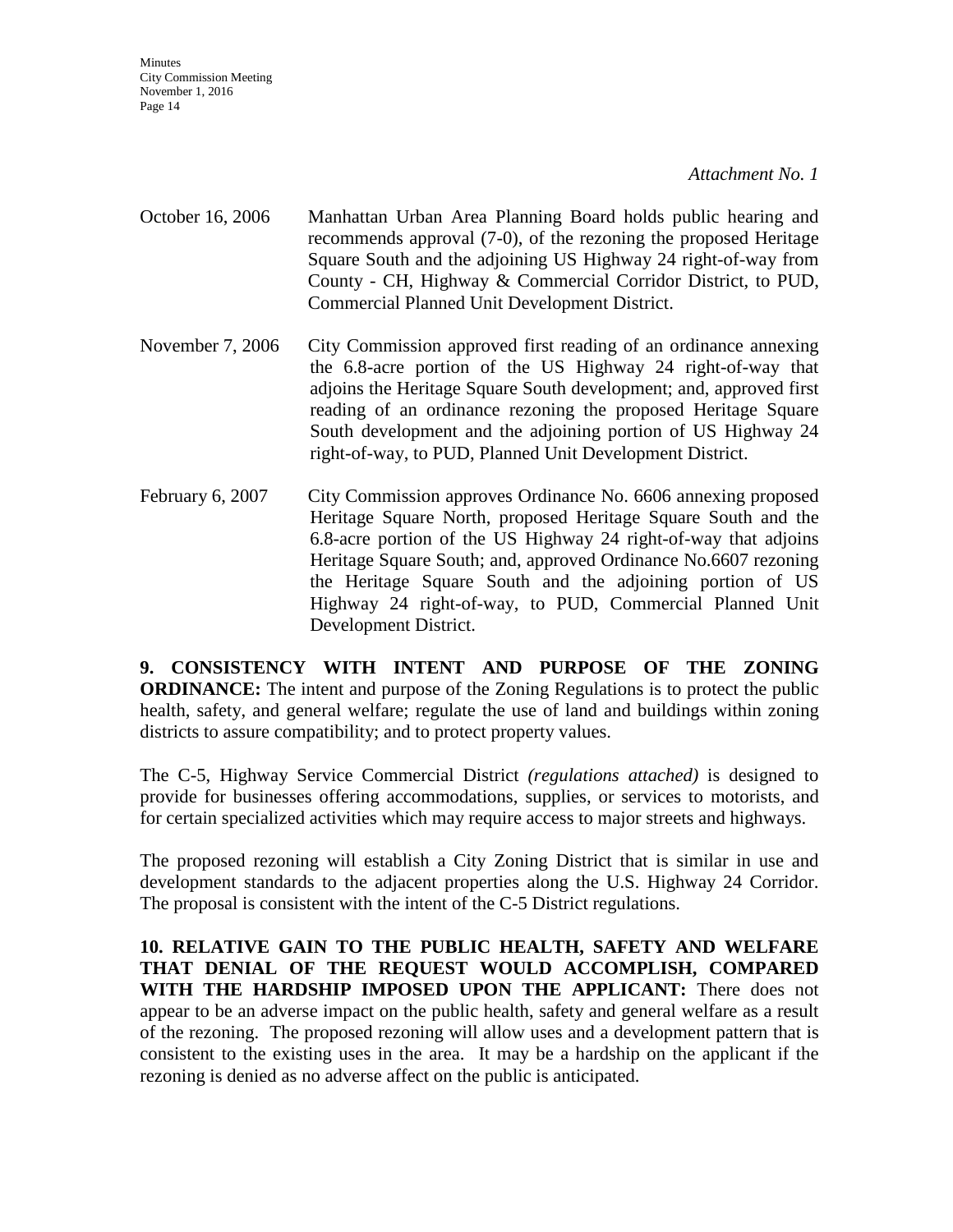**11. ADEQUACY OF PUBLIC FACILITIES AND SERVICES:** Adequate public facilities and services are available to serve the site. Intersection improvements and improvements to the public utilities are completed to provide adequate services to the commercial development.

## **12. OTHER APPLICABLE FACTORS:**

**13. STAFF COMMENTS:** City Administration recommends approval of the proposed rezoning of Heritage Square North from Pottawatomie County CH, Highway Commercial District to C-5, Highway Service Commercial District, based on the findings in the Staff Report.

## **ALTERNATIVES:**

- 1. Recommend approval of the proposed rezoning of Heritage Square North from Pottawatomie County CH, Highway Commercial District to C-5, Highway Service Commercial District, stating the basis for such recommendation.
- 2. Recommend denial of the proposed rezoning, stating the specific reasons for denial.
- 3. Table the proposed rezoning to a specific date, for specifically stated reasons.

## **POSSIBLE MOTION:**

The Manhattan Urban Area Planning Board recommends approval of the proposed rezoning of Heritage Square North from Pottawatomie County CH, Highway Commercial District to C-5, Highway Service Commercial District, based on the findings in the Staff Report.

**PREPARED BY:** Chad Bunger, AICP, CFM, Senior Planner

**DATE:** September 21, 2016

CB/vr

16021}SR}HeritageSquareNorth\_Rezone\_C5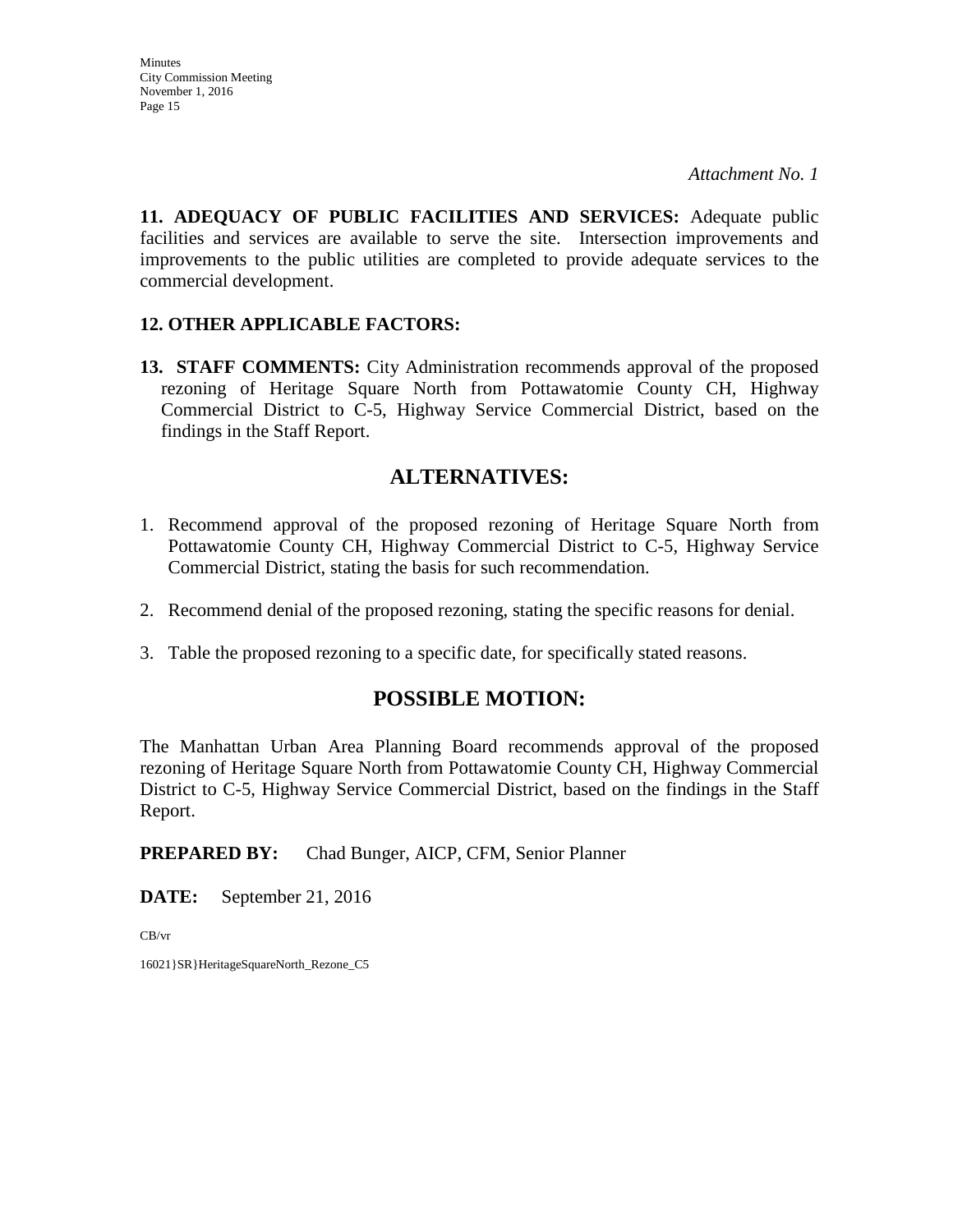#### **STAFF REPORT**

## **ON AN APPLICATION TO REZONE PROPERTY**

**FROM:** Riley County C-4, Highway Business District.

**TO:** AO, Airport Overlay District

**APPLICANT/OWNERS:** City of Manhattan – Ron Fehr, City Manager

**ADDRESS:** 1101 Poyntz Avenue, Manhattan, KS

**LEGAL DESCRIPTION:** A tract of land associated with the Manhattan Regional Airport's Fixed Base Operator facility, the adjacent armory building and adjacent Airport Road right-of-way located in the Northwest Quarter of Section 33, Township 10 South, Range 7 East; and road-right-of-way at the intersection of S. Airport Road and Skyway Drive in the Northeast Quarter of Section 32, Township 10 South, Range 7 East.

**LOCATION:** The subject site is generally located along S. Airport Road. The Manhattan Regional Airport's Fixed Base Operator facility is located on the Airport property, as is the former Armory Building located at 1709 S. Airport Road. The rezoning request is also for the adjoining portion of S. Airport Road generally located at the intersection of S. Airport Road and Murray Road, and at the intersection of S. Airport Road and Skyway Drive.

**AREA:** Total area is 6.44 acres

Fixed Base Operator Facility, Old Armory Building and ROW site is 5.51 acres in area

S. Airport Road and Skyway Drive ROW site is 0.93 acres in area

## **DATE OF NEIGHBORHOOD MEETING:** August 15, 2016

## **DATE OF PUBLIC NOTICE PUBLICATION:** September 15, 2016

## **DATE OF PUBLIC HEARING: PLANNING BOARD:** October 17, 2016 **CITY COMMISSION:** November 1, 2016

# **THIRTEEN MATTERS TO BE CONSIDERED WHEN REZONING**

**1. EXISTING USE:** The Manhattan Regional Airport's Fixed Base Operator facility, the former Armory Building and adjacent Airport Road right-of-way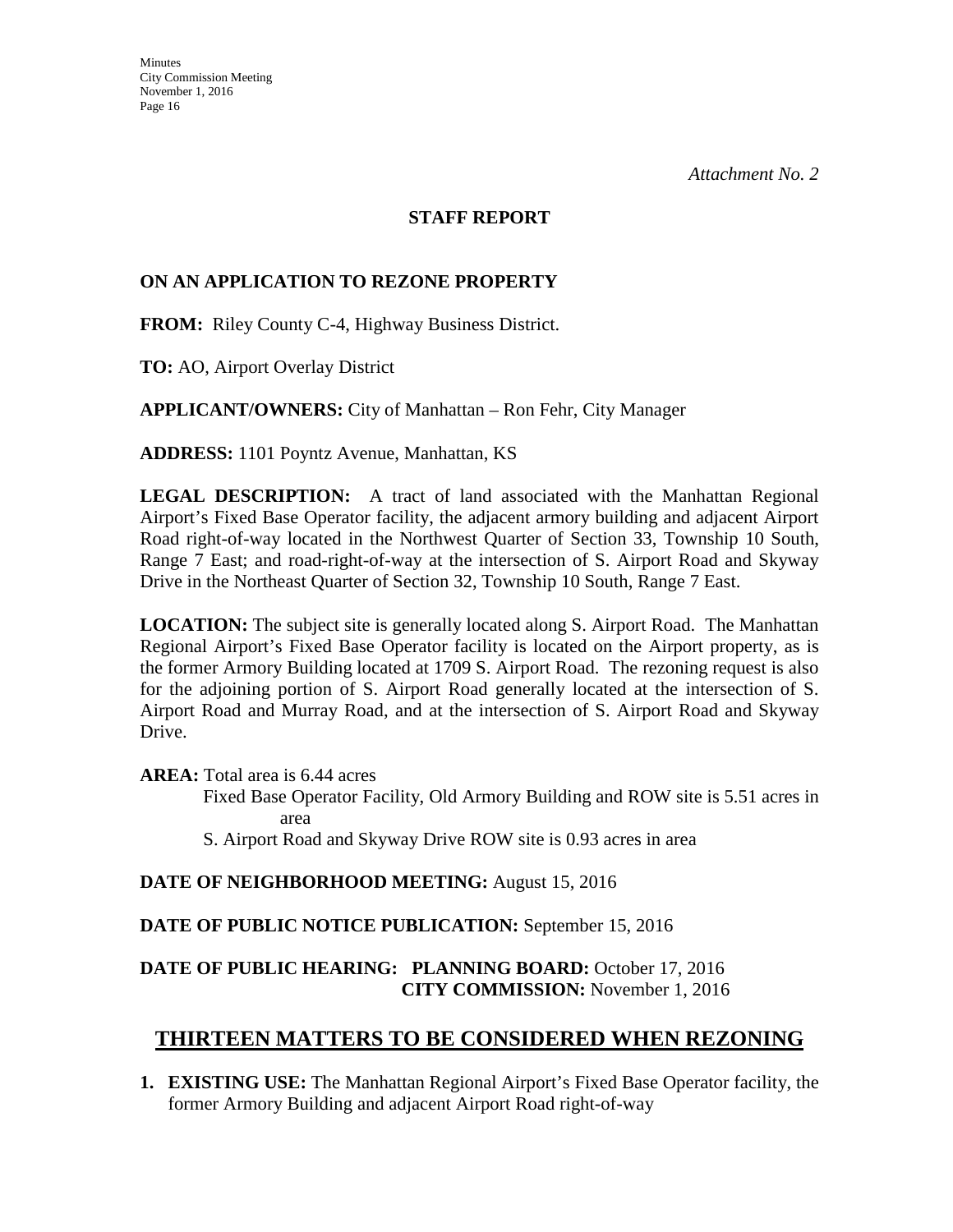#### *Attachment No. 2*

**2. PHYSICAL AND ENVIRONMENTAL CHARACTERISTICS:** The subject site is associated with the Manhattan Regional Airport's Fixed Base Operator facility, the former Armory Building and adjacent right-of-way. The land associated with the right-of-way at the intersection of S. Airport Road and Skyway Drive includes stormwater drainage infrastructure associated with the Airport, Skyway Drive and Kansas Highway 18. The subject site is generally flat. The Fixed Base Operator facility, the adjacent former Armory Building and adjacent right-of-way is outside of any mapped high risk floodplains (i.e. 1% Annual Chance Floodplain), but these floodplains are in proximity to this area. The intersection of S. Airport Road and Skyway Drive is in the 1% Annual Chance Floodplain, as it is part of the stormwater sewer infrastructure for the area.

#### **3. SURROUNDING LAND USE AND ZONING:**

A variety of land uses and zoning districts in Riley County surround the rezoning site. The Airport is zoned AO, Airport Overlay District. See the map below to gain an understanding of the various land uses and zoning districts in the area.

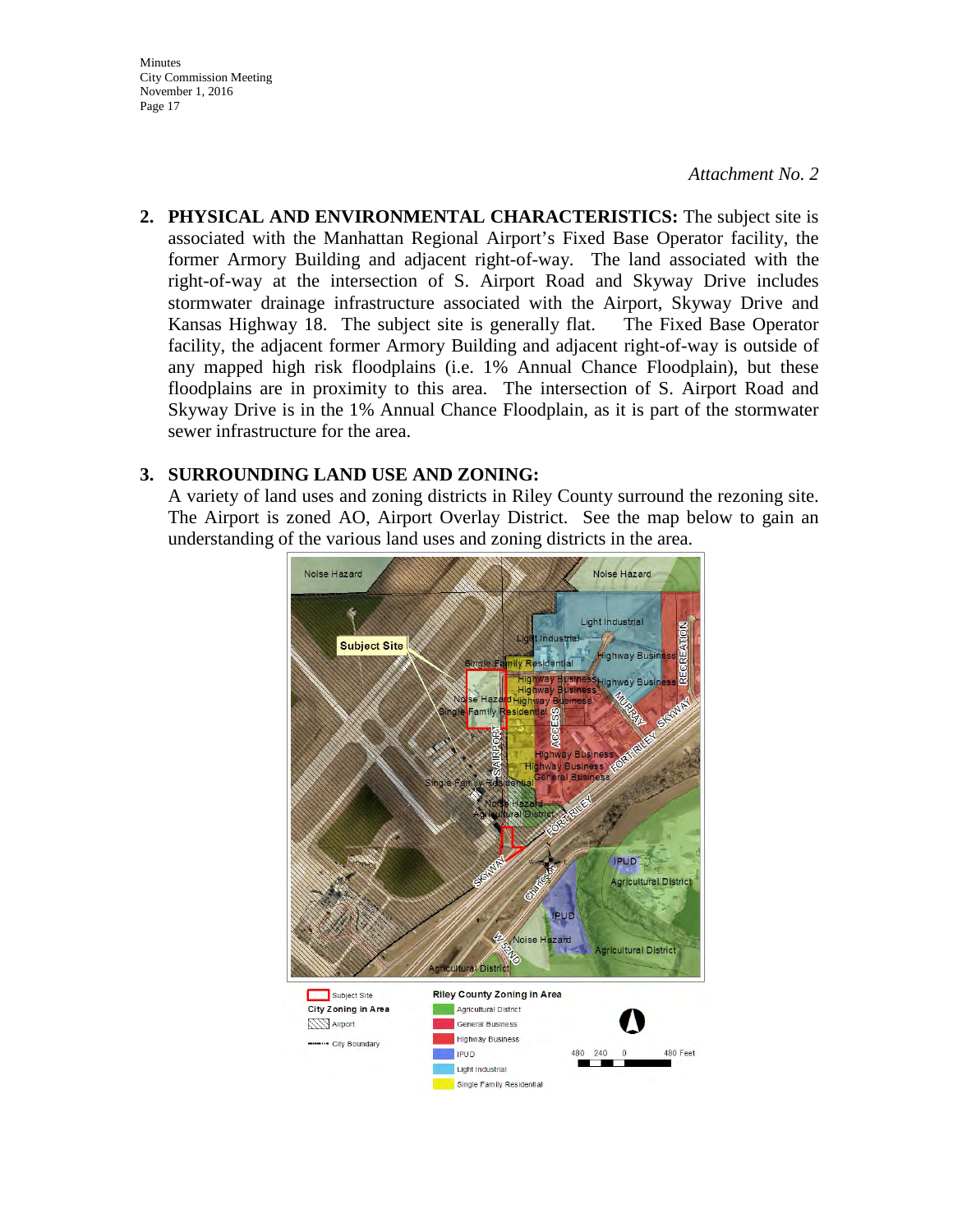- **4. GENERAL NEIGHBORHOOD CHARACTER:** The area surrounding the subject site is a wide mix of commercial, industrial, and residential uses. The land to the west is the Manhattan Regional Airport property. The land to the east is a mix of singlefamily homes, highway commercial business and industrial uses. The commercial and industrial uses range from heavy commercial vehicle sales, service commercial business, contractor business and warehouses.
- **5. SUITABILITY OF SITE FOR USES UNDER CURRENT ZONING:** The site is currently located in Riley County, but is City owned property associated with the Manhattan Regional Airport, or is road right-of-way, on which the City recently completed roadway improvements for the Airport and County. Because of the unique conditions that the City owns the land associated with the Airport and has improved and maintains the roadway, keeping the subject site in Riley County under the current zoning district is not suitable.
- **6. COMPATIBILITY OF PROPOSED DISTRICT WITH NEARBY PROPERTIES AND EXTENT TO WHICH IT MAY HAVE DETRIMENTAL AFFECTS:** No changes to the existing uses are proposed at this time. The City is requesting the annexation and rezoning so that the City owned airport property and road right-of-way that is maintained by the City is within its jurisdiction. No development is proposed on the subject site. The land will stay devoted to the Manhattan Regional Airport or to provide adequate access to the area.

The applicant held a neighborhood meeting on August 15, 2016. Three (3) neighbors attended the meeting. The questions and concerns raised by the neighbors revolved around not wanting their land to be annexed or their property value to increase.

The proposed rezoning should not adversely impact the nearby properties.

**7. CONFORMANCE WITH COMPREHENSIVE PLAN:** The unplatted City owned land and adjacent road right-of-way is shown on the Future Land Use Map of the Manhattan Urban Area Comprehensive Plan as Public/Semi-Public. No specific land use policies are established for this land category; however airports are listed as one of the public uses.

The proposed annexation of subject site conforms to the policy of the Manhattan Urban Area Comprehensive Plan.

## **8. ZONING HISTORY AND LENGTH OF TIME VACANT AS ZONED:**

February 1, 1999 Manhattan Urban Area Planning Board recommends approval of annexation of the Manhattan Regional Airport and a portion of S. Airport Road.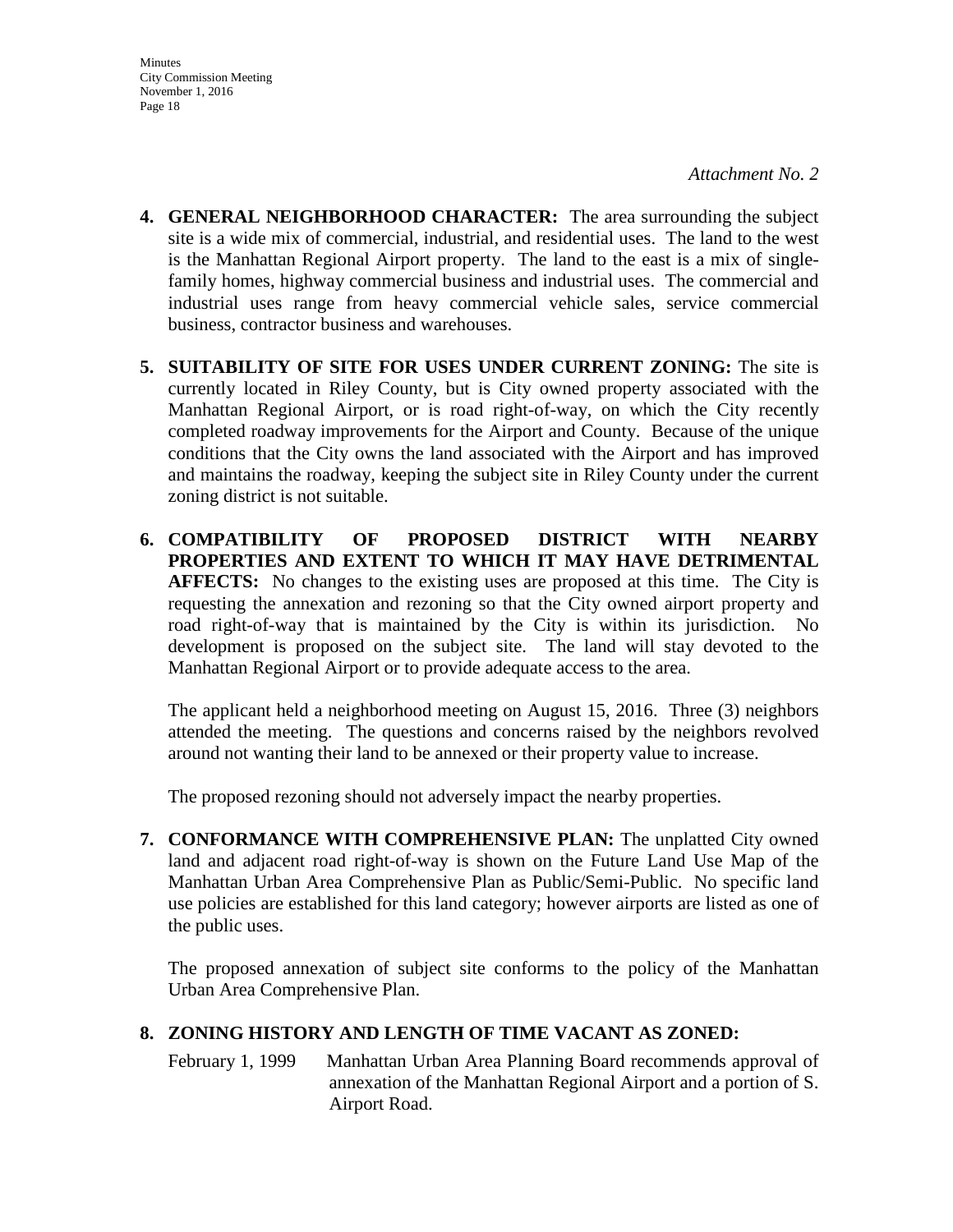*Attachment No. 2* 

- February 16, 1999 City Commission adopts Resolution asking consent from Riley County, as owner, to annex South Airport Road and to make certain findings on annexing the Airport.
- March 22, 1999 Riley County Commission approves Consent To Annexation of its property and makes positive findings and adopts Resolution No. 032299-14 regarding island annexation.
- April 6, 1999 City Commission approves first reading of annexation.
- December 6, 1999 Manhattan Urban Area Planning Board recommends approval of rezoning of Manhattan Regional Airport from County C-4, County N-1, and County G-1 Districts to AO District.
- December 6, 1999 Manhattan Urban Area Planning Board approves Preliminary Plat of Lots 1-4, Manhattan Regional Airport Addition.
- December 21, 1999 City Commission approves first reading of Ordinance to rezone.
- January 4, 2000 City Commission approves of Ordinance No. 6117, annexing the Manhattan Regional Airport and portions of Wildcat Creek Road and South Airport Road, and Ordinance No. 6118, rezoning the same.
- April 3, 2000 Manhattan Urban Area Planning Board approves Final Plat of Lots 1-4, Manhattan Regional Airport Addition

## **9. CONSISTENCY WITH INTENT AND PURPOSE OF THE ZONING ORDINANCE:**

The intent and purpose of the Manhattan Zoning Regulations is to protect the public health, safety, and general welfare; regulate the use of land and buildings within zoning districts to assure compatibility; and to protect property values.

Article XI is the section of Zoning Regulations devoted to the AO, Airport Overlay District. The AO District is intended to promote the use and development of land in a manner that is compatible with the continued operation and utility of the Manhattan Municipal Airport so as to protect the public investment in, and benefit provided by the facility to the region. The district also protects the public health, safety, convenience, and general welfare of citizens who utilize the facility or live and work in the vicinity by preventing the creation or establishment of obstructions or incompatible land uses that are hazardous to the airport's operation or the public welfare.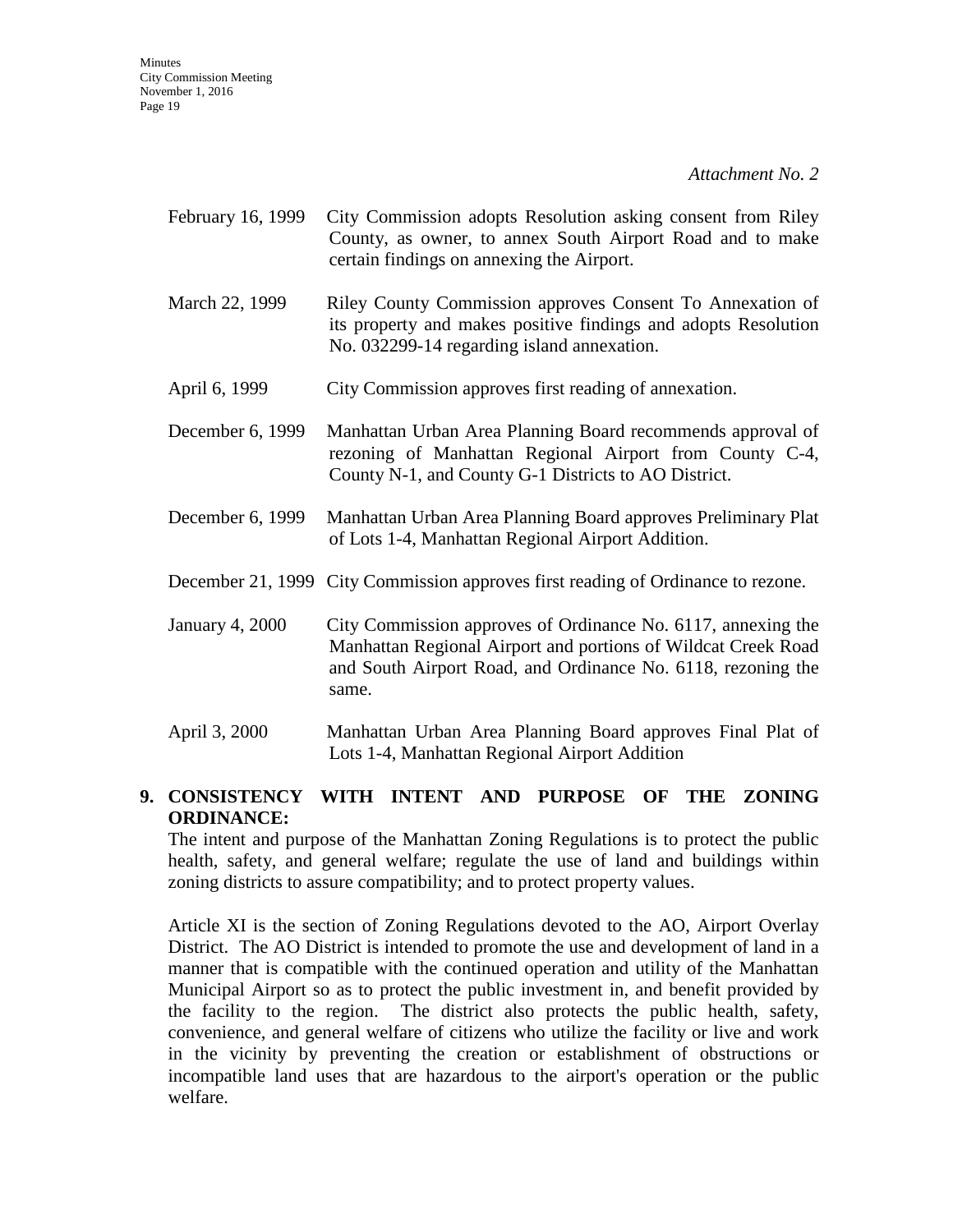*Attachment No. 2* 

Since the AO District, when used as an independent district, shall apply only to the property of the Manhattan Municipal Airport which is owned and operated by the City of Manhattan, permitted uses shall include any use that is compatible with the operation of the Airport and is approved by the Governing Body of the City, subject to the use limitations of the AO District. When combined with an underlying district, the permitted use or conditional uses are allowed by the underlying zoning district, subject to the height limitations and use limitations of this Article as well as all restrictions of the underlying zoning district.

The proposed rezoning meets the intent and purpose of the Zoning Ordinance.

- **10. RELATIVE GAIN TO THE PUBLIC HEALTH, SAFETY AND WELFARE THAT DENIAL OF THE REQUEST WOULD ACCOMPLISH, COMPARED WITH THE HARDSHIP IMPOSED UPON THE APPLICANT:** There appears to be no gain to the public that denial would accomplish. There are no expected adverse affects on the public health, safety and welfare as a result of the rezoning. The purpose of the rezoning is to bring City owned property and adjoining road right-ofway recently improved by the City into its jurisdiction.
- **11. ADEQUACY OF PUBLIC FACILITIES AND SERVICES:** Adequate street, sanitary sewer, water and fire services are available to serve the rezoning site.

## **12. OTHER APPLICABLE FACTORS:** None.

**13. STAFF COMMENTS:** City Administration recommends approval of the proposed rezoning of City owned property associated with the Manhattan Regional Airport's Fixed Base Operator facility, the former Armory Building and adjacent S. Airport Road right-of-way from Riley County C-4, Highway Business District, to AO, Airport Overlay District, based on the findings in the Staff Report.

## **ALTERNATIVES:**

- 1. Recommend approval of the proposed rezoning of City owned property associated with the Manhattan Regional Airport's Fixed Base Operator facility, the former Armory Building and adjacent S. Airport Road right-of-way from Riley County C-4, Highway Business District to AO, Airport Overlay District, based on the findings in the Staff Report.
- 2. Recommend denial of the proposed rezoning, stating the specific reasons for denial.
- 3. Table the proposed rezoning to a specific date, for specifically stated reasons.